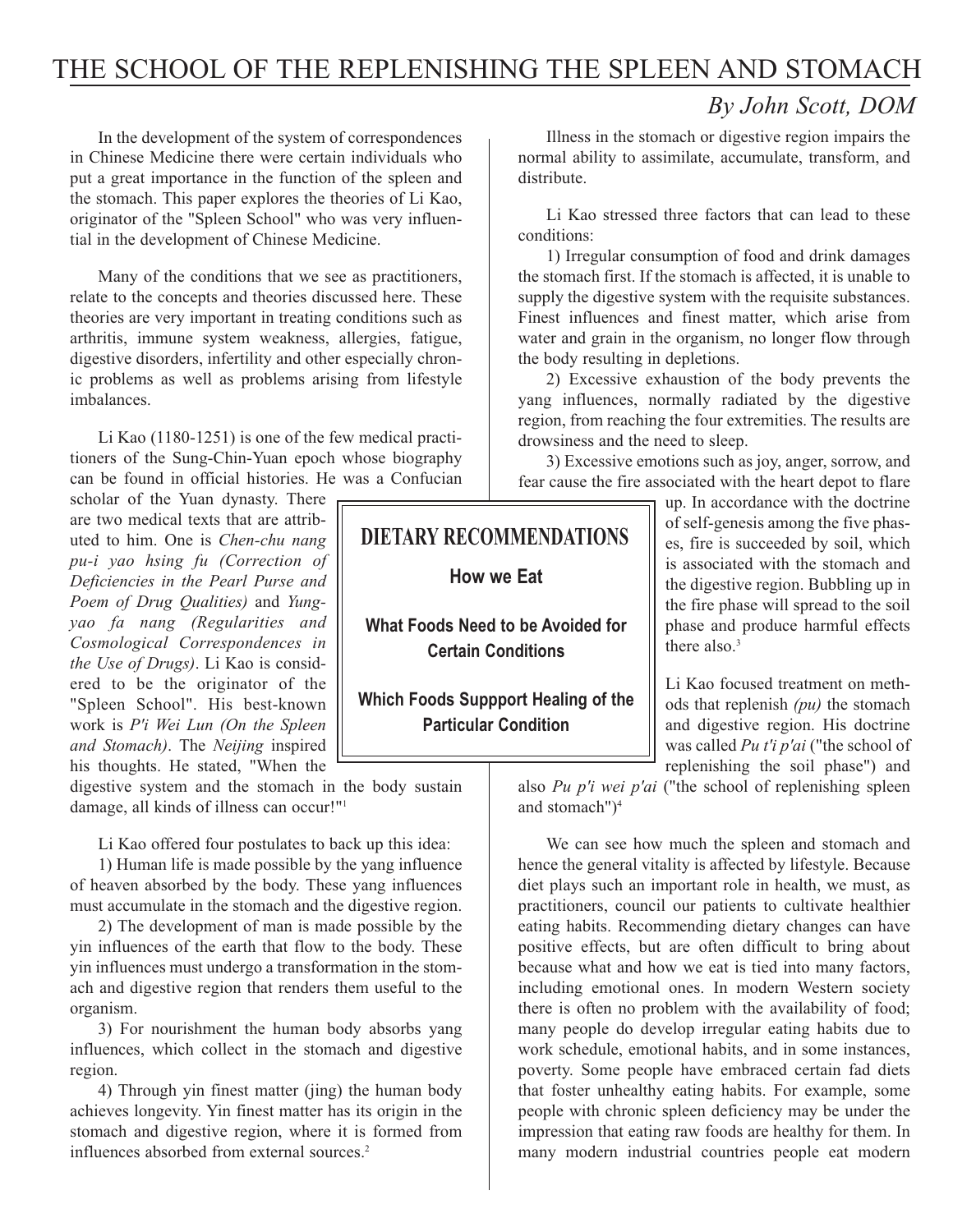industrial diets consisting of excessive amounts of sugar, fats, refined foods with little or no nutritional value, and foods with chemical additives.

Very simple things can bring about positive health changes for our patients. For example, the practice of just eating when one eats. Reading or watching TV can have a less than positive effect on digestion no matter how good the quality of food, as can eating when angry or upset. Instructing patients to practice eating slowly and mindfully, chewing their food thoroughly, can be of great help to them. Slow, mindful eating makes us aware of the food we are taking in, its affect on our body, how much we need to feel satisfied. This practice is especially helpful for people who have difficulty with eating to fast or too much. It can also help patients become more sensitive to what they are putting into their bodies.

Often what one does not eat is as important than what one does eat. I routinely instruct my patients to avoid white sugar, white flour, and foods with chemicals in them. I consider this a first step toward healthier eating. After that we can talk about fats, meat, dairy products and what is best suited for that particular individual. In the book *Prince Wen Hui's Cook* by Bob Flaws and Honora Wolfe there are specific recommendations as to which foods would best be avoided for problems with the spleen and stomach. They are as follows: salad, citrus fruit and juice, too much salt, tofu, undercooked grain, millet, buckwheat, milk, cheese, seaweed, agar, too much liquid with meals, and too much sweet. It is specifically advised to avoid raw and cold-natured foods. This book also contains some specific recipes to benefit spleen qi and spleen yang deficiency.<sup>5</sup>

For patients with stomach/spleen issues a healthy diet is centered on whole grains and cooked vegetables. Foods that are naturally sweet and yellow in color such as squash, pumpkin, sweet potato, yam, and carrot benefit the spleen. Other beneficial foods include: turnip, leek, rice, oats, small amounts of chicken, turkey, mutton; cooked peach, cherry, and strawberry, dried litchi and fig; cardamom, ginger, cinnamon, nutmeg, black pepper; tapioca and other custards; kudzu root, arrowroot; moderate amounts of sweeteners, especially barley malt, and rice bran syrup.<sup>6</sup> Beef has traditionally been considered beneficial to the spleen. Of course, in China especially in the past people did not eat meat in the enormous quantities that are consumed in modern industrial society. The hormones, antibiotics and chemicals that livestock are forced to ingest add a new dimension to consuming meat. Foods should be well cooked and well chewed. Congees and rice porridges are very easy to digest and beneficial to the middle burner. One can find specific information and instruction on the making of congees in Bob Flaws' *The Book of Jook.*<sup>7</sup>

Patients are sometimes curious about Chinese energetics and how they relate to food. I have found that Bob Flaws' *Arisal of the Clear* to be helpful in educating patients about healthy eating.<sup>8</sup>

Many of the patients that come to see me have cultivated the "excessive exhaustion" that Li Kao speaks of. In our modern lifestyle we have collectively created a pace that consumes us as human beings. Instant telecommunications, rapid travel, and non-stop media have created an astonishingly rapid way of life. Excessive emotional stress is something that challenges us as human beings. Our lifestyles have not assisted us in coping with the normal challenges of our emotional lives. Sometimes working with balancing emotional stress will help the patient retain the energy you may be cultivating with acupuncture and herbal treatment. Many patients are consumed with worry and think too much. Often I will use an acupuncture treatment balance the "*ko* cycle" relationship between the liver and the spleen to work with a pattern of excessive mental activity. Asking patients to make a plan to over come the worry is a useful practice. With patients who are consumed with too much mental activity, I recommend activities that are more physical in nature such as Tai Chi, Qigong or breathing exercises.

Some people will use an over-busy lifestyle to hide from their emotions. Sometimes during an acupuncture treatment they will get in touch with feelings they are trying to avoid. Our psycho-spiritual relationship to nourishment is also a factor that will affect the spleen. It can sometimes be productive to look at the "5 Virtues" of the *zang* organs to give focus or insight to the treatment. Patients with imbalances in a particular organ will usually have issues around the aspect of the virtue of that organ. The virtue of the spleen is "faith."9 Assisting patients to be in contact with and cultivating their virtue will help bring balance to the system.

**Acumoxa Treatments for Building Stomach/Spleen10** \*Moxa to supplement yang and needle Shu and Mu points: Bl20 & 21, CV12, Lv13 \*St36 strengthens transporting function of St/Sp \*St36, Sp3 strengthens St/Sp \*Bl20, St36, Sp6 supplements St/Sp \*Moxa Cv6 & 12 & 13 to dispel cold from the Sp/St \*Bl 20 promotes circulation through the spleen qi \*Sp 8 regulates spleen qi \*Sp6 & 9 drains damp heat relating to the spleen \*Sp4 harmonizes the stomach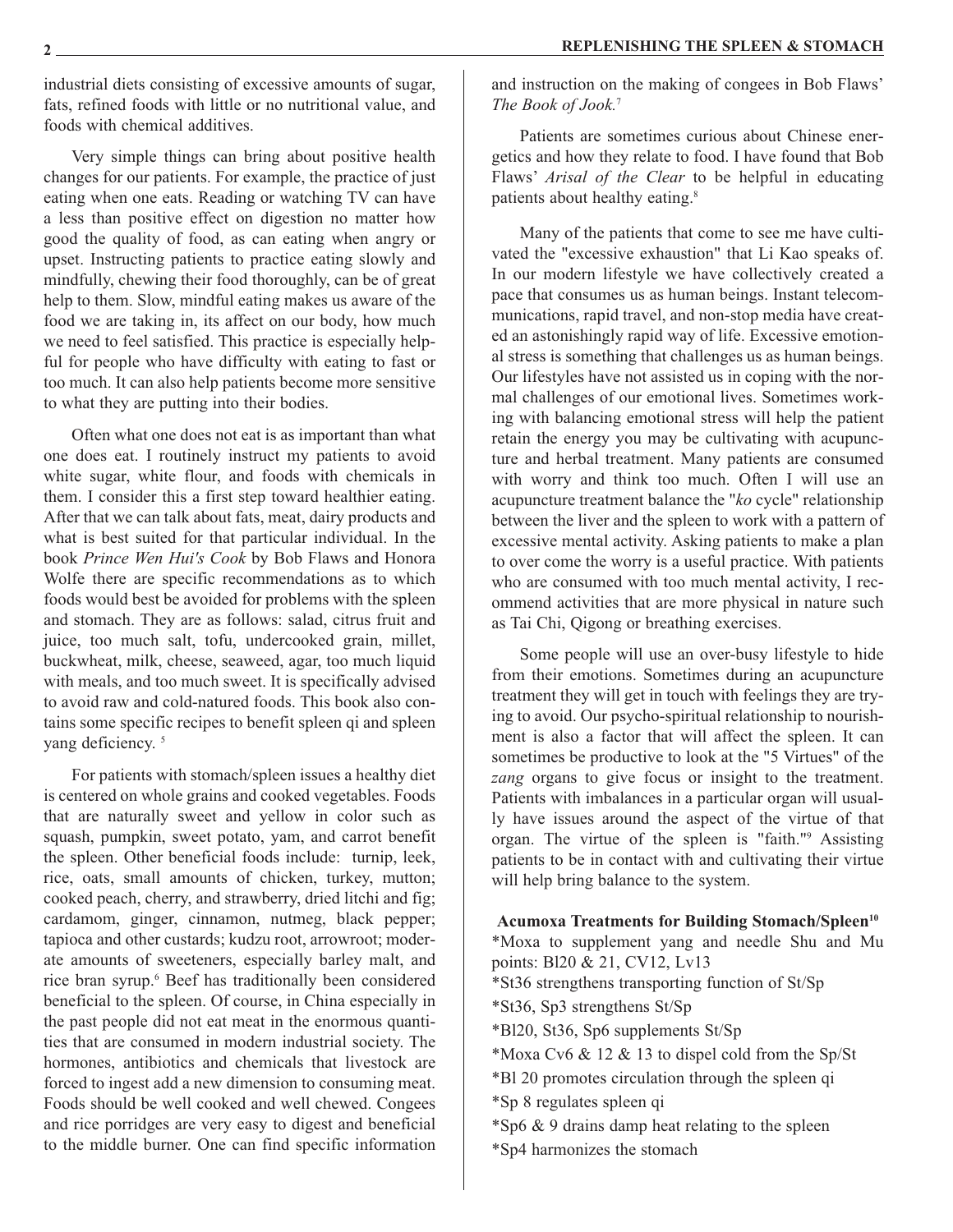#### **REPLENISHING THE STOMACH & SPLEEN 3**

\*Moxa Sp1 to control bleeding, needle St36, Sp6

\*Moxa Cv6 & 12 to dispel cold-damp of St/Sp \*Moxa Bl 20 to fortify spleen yang \*Moxa Sp4, St36 to strengthen splenogastric function \*Moxa GV20 to bring up sunken St/Sp qi \*St44 drains heat in the stomach channel

\*Cv17 & 12, St36 correct counter-flow of stomach qi

\*P6, Cv12 calms stomach and checks vomiting

\*St36 & 44 & 45 calms stomach and relieves stagnation

#### **Chinese Five Phase Supplementation Treatment**

\*Using tonification point and horary point on "controlling" or "mother" channel:

#### **Stomach:**

Tonify St41, SI5

#### **Spleen:**

Tonify Sp2, H8

**Korean Five Phase Four Needle Tonification Treatment Spleen:** 

Tonify H8, Sp2; Sedate Lv1, Sp1

#### **Stomach:**

Tonify SI5, St41; Sedate GB41, St43

#### **Korean Five Phase Four Needle Treatments for Hot and Cold**

**Cold Pattern Stomach:** 

Tonify St41, SI5; Sedate St44, Bl66

#### **Heat Pattern Stomach:**

Tonify St44, Bl66; Sedate St36, Bl54

## **Cold Pattern Spleen:**

Tonify Sp2, H8; Sedate Sp9, K10

#### **Heat Pattern Spleen**:

Tonify Sp9, K10; Sedate Sp3, K3



# **Golden Flower Chinese Herbs for Spleen Patterns11**

**ASTRAGALUS FORMULA** *(Huang Qi Jian Zhong Tang)*  Also known as "Astragalus Decoction to Construct the Middle" because it builds the qi of the spleen and stomach. A major pediatric formula, used for children with delicate constitutions or chronic ear infections. **Energetics:** Warms and tonifies the middle burner, dispels cold, tonifies qi.

# **ASTRAGALUS AND LIGUSTRUM FORMULA**

## *(Huang Qi Dong Qing Pian)*

Developed from *Fuzheng Therapy* research used in treatment of immune deficiency syndromes and to counteract toxic effects of radiation and chemotherapy. **Energetics:** Builds qi, nourishes blood and kidneys, supports *wei* qi, stomach and spleen.

## **BUPLEURUM AND TANG KUEI FORMULA** (*Xiao Yao San)*

Also known as "Free and Easy Wanderer." Used to regulate and harmonize the energy of the liver and spleen, it is useful for a diverse range of symptoms resulting from constrained liver qi, deficient liver blood, and liverspleen disharmony. **Energetics:** Nourishes liver blood and yin, spreads liver qi, strengthens the spleen.

## **GENERAL TONIC FORMULA** *(Shi Quan Da Bu Wan)*

Also known as "Ginseng and Tang Kuei Ten." Used for qi and blood deficiency when the patient also feels cold. **Energetics:** Warms and tonifies qi and blood, tonifies yang, benefits the spleen and the heart qi.

**GINSENG AND ASTRAGALUS FORMULA** *(Bu Zhong Yi Qi Wan)* Also known as "Support Central Qi Pill." Used to tonify Spleen and Stomach Qi and to raise sunken Yang. Energetics: replenishes the Qi, tonifies the Qi of the Middle Burner, raises sunken Yang.

#### **GINSENG AND LONGAN FORMULA** *(Gui Pi Tang)*

Also known as "Restore the Spleen Decoction," a commonly used formula, especially useful with injury to the spleen and heart due to excessive mental activity. **Energetics:** Tonifies the spleen and the blood, nourish the heart.

**GINSENG NOURISHING FORMULA** *(Ren Shen Yang Ying Wan)* Also known as "Ginseng Nutritive Formula." Is especially appropriate for those who are chronically fatigued, anxious, lacking in vitality, or recovering from surgery or prolonged illness. **Energetics:** Tonifies qi and Blood, nourish the Heart and calm the Spirit.

**PEACEFUL SPIRIT FORMULA** *(Yang Xin Ning Shen Wan)* An excellent formula for nervous exhaustion, anxiety and for emotional disorders due to stress. **Energetics:** Nourishes the heart and calms the spirit, nourishes blood and tonifies qi.